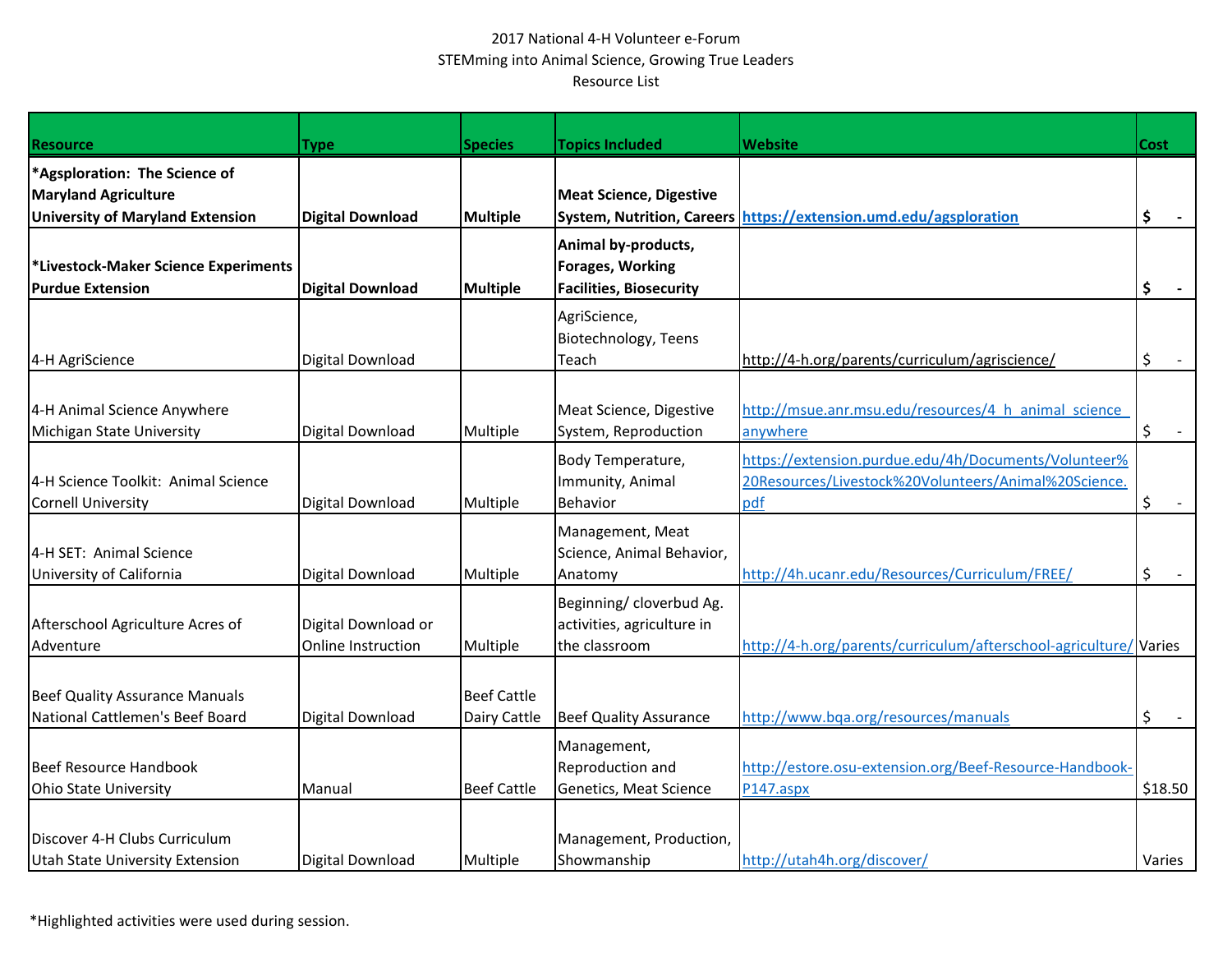## 2017 National 4-H Volunteer e-Forum STEMming into Animal Science, Growing True Leaders Resource List

| <b>Resource</b>                        | <b>Type</b>               | <b>Species</b>     | <b>Topics Included</b>     | <b>Website</b>                                          | Cost    |
|----------------------------------------|---------------------------|--------------------|----------------------------|---------------------------------------------------------|---------|
|                                        |                           |                    |                            |                                                         |         |
| Fertis the Fistulated Steer: Revealing |                           |                    |                            |                                                         |         |
| the Rumen at Open House                | Digital Download          | Cattle             | ruminant digestion         | http://www.youtube.com/watch?v=-ban6fHArBU              | \$      |
|                                        |                           |                    | Management,                |                                                         |         |
| Goat Resource Handbook                 |                           | <b>Meat Goat</b>   | Reproduction, Nutrition,   | http://estore.osu-extension.org/Goat-Resource-Handbook- |         |
| Ohio State University                  | Manual                    | Dairy Goat         | <b>Diseases</b>            | P32.aspx                                                | \$21.25 |
|                                        |                           |                    |                            |                                                         |         |
| <b>I</b> Grow For it Curriculum        |                           |                    | Plant Science, soil,       |                                                         |         |
| <b>NC State University</b>             | Digital Download          | Gardening          | composting, etc.           | http://www.growforit.org/curriculum                     | \$      |
|                                        |                           |                    |                            |                                                         |         |
| lowa Livestock Resources               |                           |                    | Production, Management,    |                                                         |         |
| lowa State University                  | Digital Download          | Multiple           | <b>Veterinary Science</b>  | http://www.extension.iastate.edu/4h/projects/livestock  | \$      |
|                                        |                           |                    |                            |                                                         |         |
|                                        |                           |                    |                            |                                                         |         |
| National 4-H Counci Dairy Goat         | <b>Printed Curriculum</b> |                    | Selection, Feeding,        | http://www.4-hmall.org/Category/4-hcurriculum-dairy-    |         |
| <b>Curriculum</b>                      | (set of 4)                | Dairy Goats        | Showmanship, Health        | goat.aspx                                               | \$19.50 |
|                                        |                           |                    | Breeds, Parts, Meat        |                                                         |         |
|                                        | <b>Printed Curriculum</b> |                    | Science, Health            | http://www.4-hmall.org/Category/4-hcurriculum-          |         |
| National 4-H Council Beef Curriculum   | (set of 4)                | <b>Beef Cattle</b> | Management                 | beef.aspx                                               | \$19.50 |
|                                        |                           |                    |                            |                                                         |         |
| National 4-H Council Dairy Cattle      | <b>Printed Curriculum</b> |                    | Breeds, Calving and Care,  | http://www.4-hmall.org/Category/4-hcurriculum-dairy-    |         |
| Curriculum                             | (set of 4)                | Dairy Cattle       | Ration Balancing, Products | cattle.aspx                                             | \$19.50 |
|                                        |                           |                    | Selection, Feeding,        |                                                         |         |
| National 4-H Council Meat Goat         | <b>Printed Curriculum</b> |                    | Parasite Control,          | http://www.4-hmall.org/Category/4-hcurriculum-meat-     |         |
| Curriculum                             | (set of 4)                | Meat Goat          | Reproduction               | goat.aspx                                               | \$19.50 |
|                                        |                           |                    |                            |                                                         |         |
|                                        | <b>Printed Curriculum</b> |                    | Selection, Feeding, Health |                                                         |         |
| National 4-H Council Sheep Curriculum  | (set of 4)                | Sheep              | Management, Products       | http://www.4-hmall.org/Category/sheep.aspx              | \$19.50 |
|                                        |                           |                    |                            |                                                         |         |
|                                        | <b>Printed Curriculum</b> |                    | Breeds, Parts, Meat        |                                                         |         |
| National 4-H Council Swine Curriculum  | (set of 4)                | Swine              | Science, Breeding          | http://www.4-hmall.org/Category/swine.aspx              | \$19.50 |
|                                        |                           |                    |                            |                                                         |         |